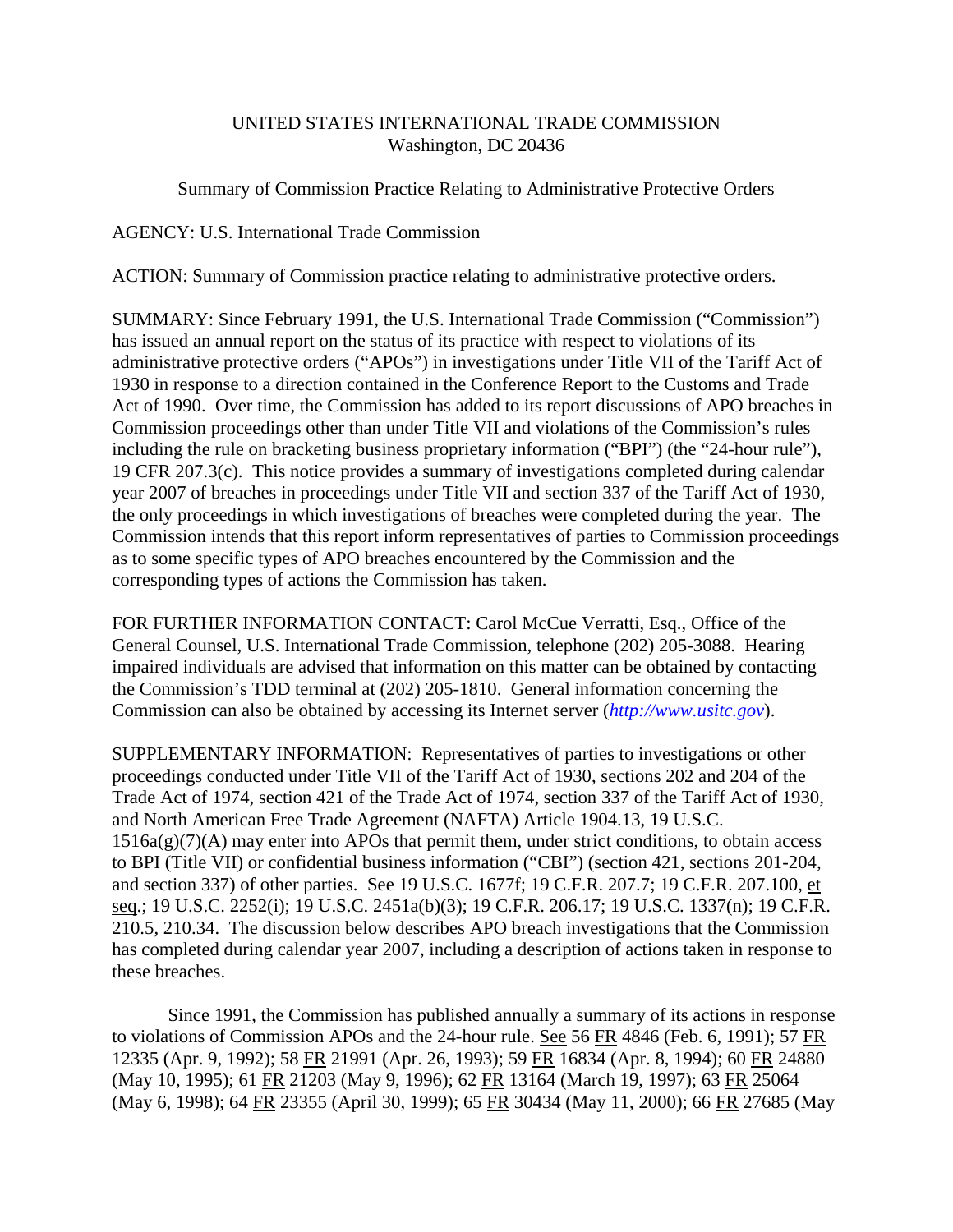18, 2001); 67 FR 39425 (June 7, 2002); 68 FR 28256 (May 23, 2003); 69 FR 29972 (May 26, 2004); 70 FR 42382 (July 25, 2005); 71 FR 39355 (July 12, 2006); and 72 Fed. Reg. 50119 (August 30, 2007). This report does not provide an exhaustive list of conduct that will be deemed to be a breach of the Commission's APOs. APO breach inquiries are considered on a case-by-case basis.

As part of the effort to educate practitioners about the Commission's current APO practice, the Commission Secretary issued in March 2005 a fourth edition of An Introduction to Administrative Protective Order Practice in Import Injury Investigations (Pub. No. 3755). This document is available upon request from the Office of the Secretary, U.S. International Trade Commission, 500 E Street, SW, Washington, DC 20436, tel. (202) 205-2000 and on the Commission's website at *http://www.usitc.gov*.

### **I. In General**

The current APO form for antidumping and countervailing duty investigations, which was revised in March 2005, requires the applicant to swear that he or she will:

(1) Not divulge any of the BPI disclosed under this APO or otherwise obtained in this investigation and not otherwise available to him or her, to any person other than --

(i) Personnel of the Commission concerned with the investigation,

(ii) The person or agency from whom the BPI was obtained,

(iii) A person whose application for disclosure of BPI under this APO has been granted by the Secretary, and

(iv) Other persons, such as paralegals and clerical staff, who (a) are employed or supervised by and under the direction and control of the authorized applicant or another authorized applicant in the same firm whose application has been granted; (b) have a need thereof in connection with the investigation; (c) are not involved in competitive decision making for an interested party which is a party to the investigation; and (d) have signed the acknowledgment for clerical personnel in the form attached hereto (the authorized applicant shall also sign such acknowledgment and will be deemed responsible for such persons' compliance with this APO);

(2) Use such BPI solely for the purposes of the above-captioned Commission investigation or for judicial or binational panel review of such Commission investigation;

(3) Not consult with any person not described in paragraph (1) concerning BPI disclosed under this APO or otherwise obtained in this investigation without first having received the written consent of the Secretary and the party or the representative of the party from whom such BPI was obtained;

(4) Whenever materials  $e.g.,$  documents, computer disks, etc. containing such BPI are not being used, store such material in a locked file cabinet, vault, safe, or other suitable container (N.B.: storage of BPI on so-called hard disk computer media is to be avoided, because mere erasure of data from such media may not irrecoverably destroy the BPI and may result in violation of paragraph C of this APO);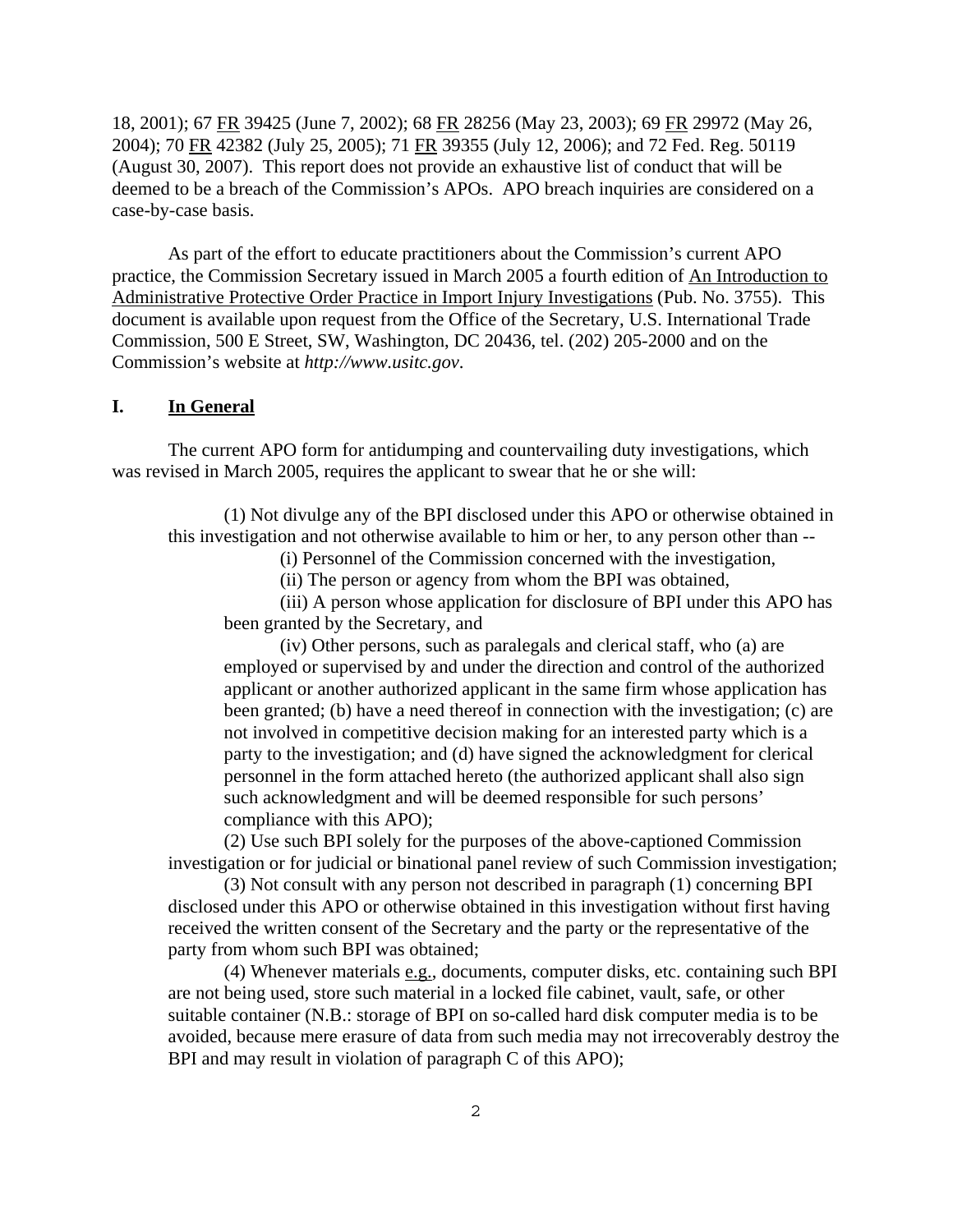(5) Serve all materials containing BPI disclosed under this APO as directed by the Secretary and pursuant to section 207.7(f) of the Commission's rules;

(6) Transmit each document containing BPI disclosed under this APO:

(i) with a cover sheet identifying the document as containing BPI,

(ii) with all BPI enclosed in brackets and each page warning that the document contains BPI,

(iii) if the document is to be filed by a deadline, with each page marked "Bracketing of BPI not final for one business day after date of filing," and

(iv) if by mail, within two envelopes, the inner one sealed and marked "Business Proprietary Information--To be opened only by [name of recipient]",

and the outer one sealed and not marked as containing BPI;

(7) Comply with the provision of this APO and section 207.7 of the Commission's rules;

(8) Make true and accurate representations in the authorized applicant's application and promptly notify the Secretary of any changes that occur after the submission of the application and that affect the representations made in the application (e.g., change in personnel assigned to the investigation);

(9) Report promptly and confirm in writing to the Secretary any possible breach of this APO; and

(10) Acknowledge that breach of this APO may subject the authorized applicant and other persons to such sanctions or other actions as the Commission deems appropriate, including the administrative sanctions and actions set out in this APO.

The APO further provides that breach of an APO may subject an applicant to:

(1) Disbarment from practice in any capacity before the Commission along with such person's partners, associates, employer, and employees, for up to seven years following publication of a determination that the order has been breached;

(2) Referral to the United States Attorney;

(3) In the case of an attorney, accountant, or other professional, referral to the ethics panel of the appropriate professional association;

(4) Such other administrative sanctions as the Commission determines to be appropriate, including public release of, or striking from the record any information or briefs submitted by, or on behalf of, such person or the party he represents; denial of further access to business proprietary information in the current or any future investigations before the Commission, and issuance of a public or private letter of reprimand; and

(5) Such other actions, including but not limited to, a warning letter, as the Commission determines to be appropriate.

APOs in investigations other than those under Title VII contain similar, though not identical, provisions.

Commission employees are not signatories to the Commission's APOs and do not obtain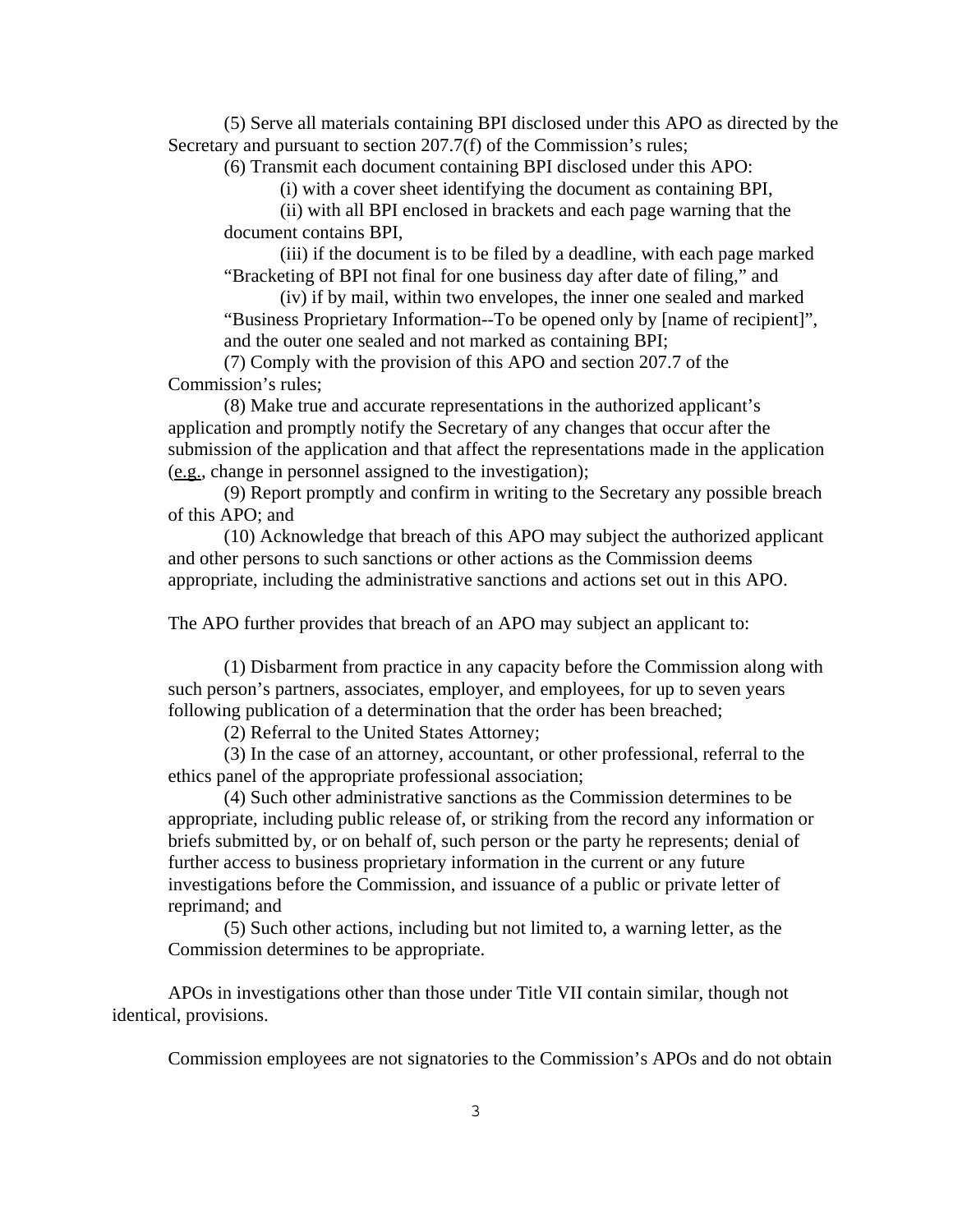access to BPI through APO procedures. Consequently, they are not subject to the requirements of the APO with respect to the handling of CBI and BPI. However, Commission employees are subject to strict statutory and regulatory constraints concerning BPI and CBI, and face potentially severe penalties for noncompliance. See 18 U.S.C. 1905; Title 5, U.S. Code; and Commission personnel policies implementing the statutes. Although the Privacy Act (5 U.S.C. 552a) limits the Commission's authority to disclose any personnel action against agency employees, this should not lead the public to conclude that no such actions have been taken.

An important provision of the Commission's Title VII and safeguard rules relating to BPI/CBI is the "24-hour" rule. This rule provides that parties have one business day after the deadline for filing documents containing BPI/CBI to file a public version of the document. The rule also permits changes to the bracketing of information in the proprietary version within this one-day period. No changes – other than changes in bracketing – may be made to the proprietary version. The rule was intended to reduce the incidence of APO breaches caused by inadequate bracketing and improper placement of BPI/CBI. The Commission urges parties to make use of the rule. If a party wishes to make changes to a document other than bracketing, such as typographical changes or other corrections, the party must ask for an extension of time to file an amended document pursuant to section 201.14(b)(2) of the Commission's rules.

#### **II. Investigations of Alleged APO Breaches**

Upon finding evidence of an APO breach or receiving information that there is a reason to believe one has occurred, the Commission Secretary notifies relevant offices in the agency that an APO breach investigation has commenced and that an APO breach investigation file has been opened. Upon receiving notification from the Secretary, the Office of the General Counsel (OGC) prepares a letter of inquiry to be sent to the possible breacher over the Secretary's signature to ascertain the possible breacher's views on whether a breach has occurred.<sup>1</sup> If, after reviewing the response and other relevant information, the Commission determines that a breach has occurred, the Commission often issues a second letter asking the breacher to address the questions of mitigating circumstances and possible sanctions or other actions. The Commission then determines what action to take in response to the breach. In some cases, the Commission determines that although a breach has occurred, sanctions are not warranted, and therefore finds it unnecessary to issue a second letter concerning what sanctions might be appropriate. Instead, it issues a warning letter to the individual. A warning letter is not considered to be a sanction.

Sanctions for APO violations serve two basic interests: (a) preserving the confidence of

<sup>&</sup>lt;sup>1</sup> Procedures for inquiries to determine whether a prohibited act such as a breach has occurred and for imposing sanctions for violation of the provisions of a protective order issued during NAFTA panel or committee proceedings are set out in 19 C.F.R. §§ 207.100 - 207.120. Those investigations are initially conducted by the Commission's Office of Unfair Import Investigations.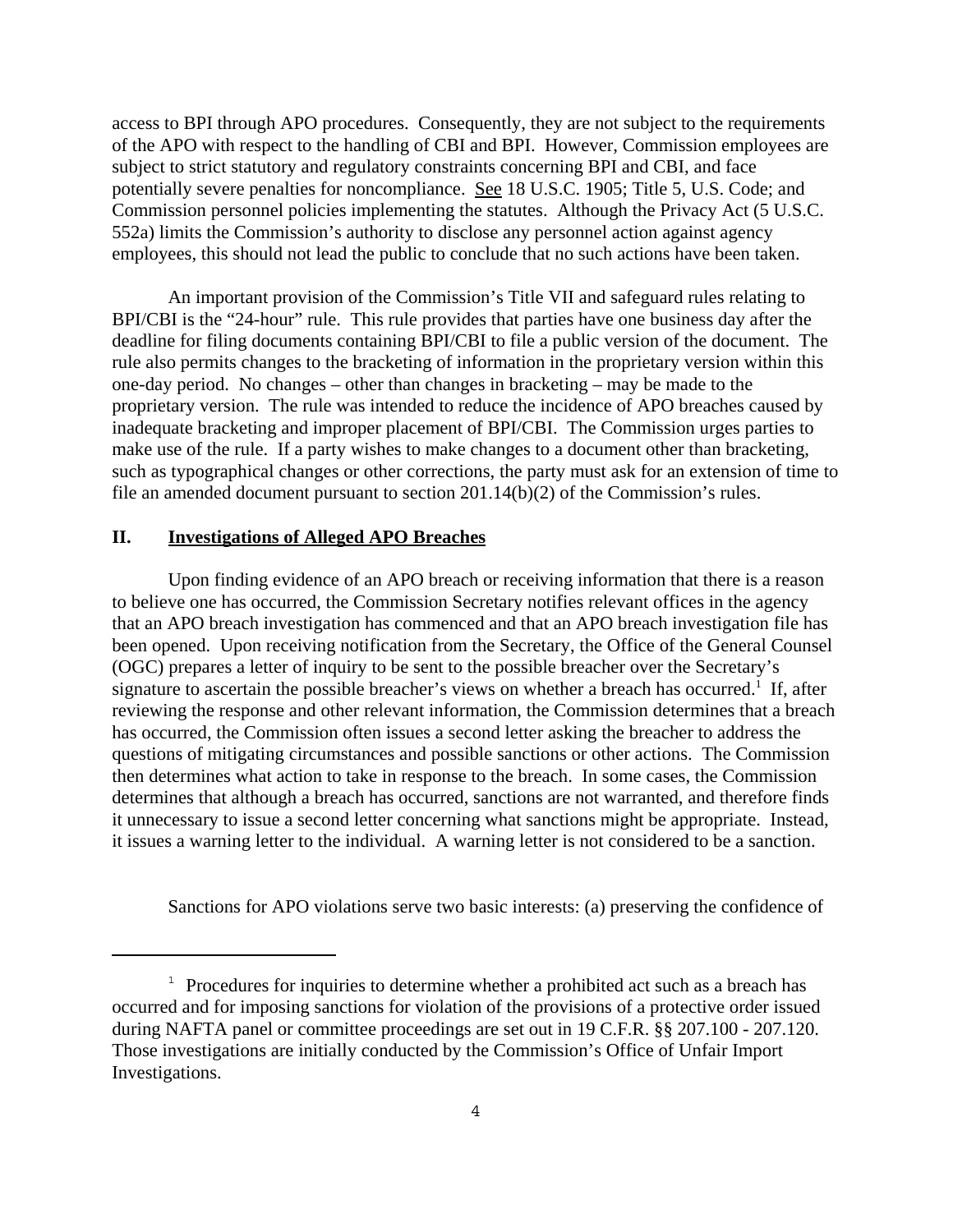submitters of BPI that the Commission is a reliable protector of BPI; and (b) disciplining breachers and deterring future violations. As the Conference Report to the Omnibus Trade and Competitiveness Act of 1988 observed, "[T]he effective enforcement of limited disclosure under administrative protective order depends in part on the extent to which private parties have confidence that there are effective sanctions against violation." H.R. Conf. Rep. No. 576, 100th Cong., 1st Sess. 623 (1988).

The Commission has worked to develop consistent jurisprudence, not only in determining whether a breach has occurred, but also in selecting an appropriate response. In determining the appropriate response, the Commission generally considers mitigating factors such as the unintentional nature of the breach, the lack of prior breaches committed by the breaching party, the corrective measures taken by the breaching party, and the promptness with which the breaching party reported the violation to the Commission. The Commission also considers aggravating circumstances, especially whether persons not under the APO actually read the BPI. The Commission considers whether there are prior breaches by the same person or persons in other investigations and multiple breaches by the same person or persons in the same investigation.

The Commission's rules permit an economist or consultant to obtain access to BPI/CBI under the APO in a Title VII or safeguard investigation if the economist or consultant is under the direction and control of an attorney under the APO, or if the economist or consultant appears regularly before the Commission and represents an interested party who is a party to the investigation. 19 C.F.R. 207.7(a)(3)(B) and (C); 19 C.F.R. 206.17(a)(3)(B) and (C). Economists and consultants who obtain access to BPI/CBI under the APO under the direction and control of an attorney nonetheless remain individually responsible for complying with the APO. In appropriate circumstances, for example, an economist under the direction and control of an attorney may be held responsible for a breach of the APO by failing to redact APO information from a document that is subsequently filed with the Commission and served as a public document. This is so even though the attorney exercising direction or control over the economist or consultant may also be held responsible for the breach of the APO.

The records of Commission investigations of alleged APO breaches in antidumping and countervailing duty cases are not publicly available and are exempt from disclosure under the Freedom of Information Act, 5 U.S.C. 552, and section 135(b) of the Customs and Trade Act of 1990, 19 U.S.C. 1677f(g). See also 19 U.S.C. 1333(h).

The two types of breaches most frequently investigated by the Commission involve the APO's prohibition on the dissemination of BPI or CBI to unauthorized persons and the APO's requirement that the materials received under the APO be returned or destroyed and that a certificate be filed indicating which action was taken after the termination of the investigation or any subsequent appeals of the Commission's determination. The dissemination of BPI usually occurs as the result of failure to delete BPI from public versions of documents filed with the Commission or transmission of proprietary versions of documents to unauthorized recipients. Other breaches have included: the failure to bracket properly BPI/CBI in proprietary documents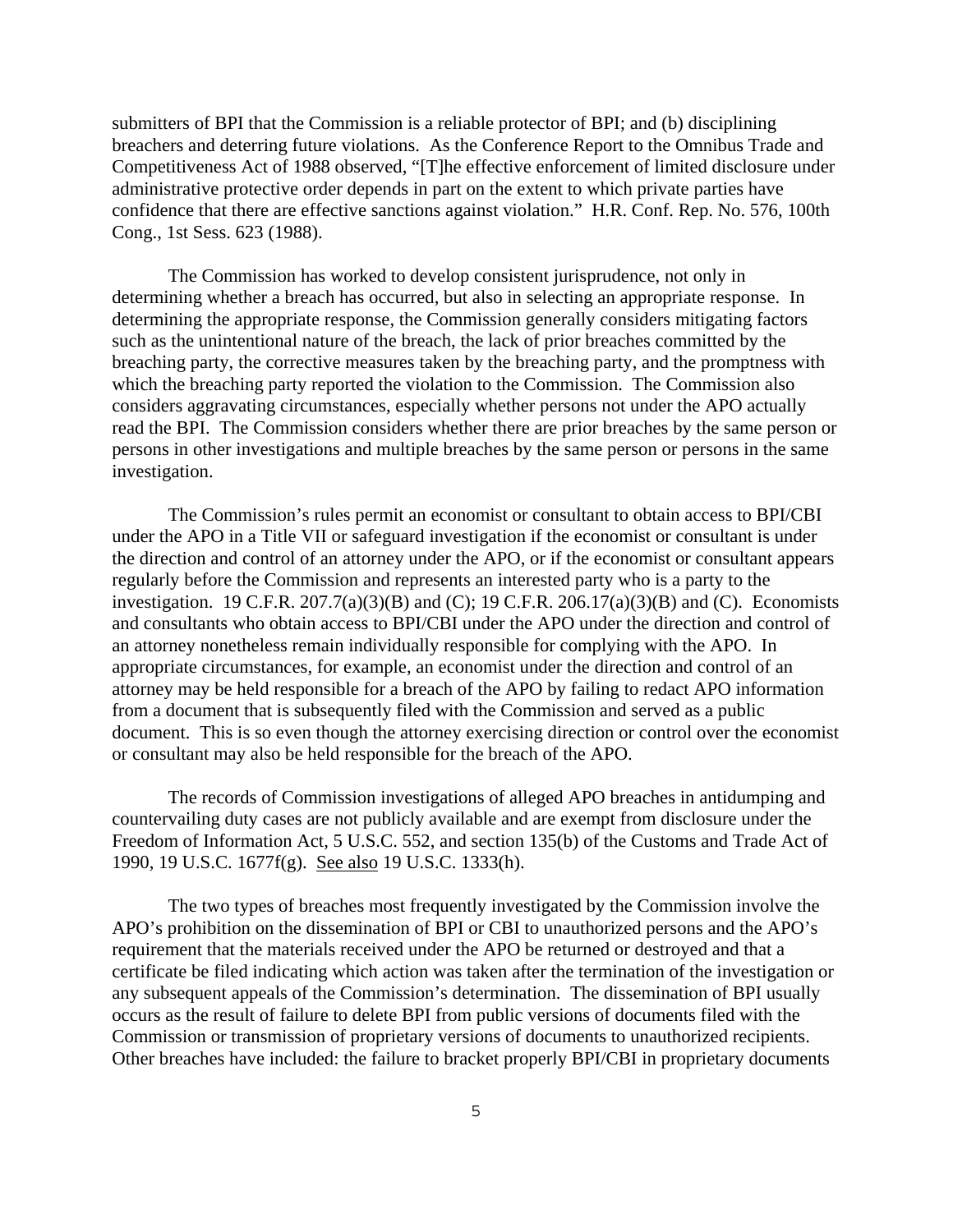filed with the Commission; the failure to report immediately known violations of an APO; and the failure to adequately supervise non-legal personnel in the handling of BPI/CBI.

In the past several years, the Commission completed APOB investigations that involved members of a law firm or consultants working with a firm who were granted access to APO materials by the firm although they were not APO signatories. In these cases, the firm and the person using the BPI mistakenly believed an APO application had been filed for that person. The Commission determined in all of these cases that the person who was a non-signatory, and therefore did not agree to be bound by the APO, could not be found to have breached the APO. Action could be taken against these persons, however, under Commission rule 201.15 (19 C.F.R. 201.15) for good cause shown. In all cases in which action was taken, the Commission decided that the non-signatory was a person who appeared regularly before the Commission and was aware of the requirements and limitations related to APO access and should have verified his or her APO status before obtaining access to and using the BPI. The Commission notes that section 201.15 may also be available to issue sanctions to attorneys or agents in different factual circumstances where they did not technically breach the APO but where their actions or inactions did not demonstrate diligent care of the APO materials even though they appeared regularly before the Commission and were aware of the importance the Commission placed on the care of APO materials.

The Commission's Secretary has provided clarification to counsel representing parties in investigations relating to global safeguard actions, section 202(b) of the Trade Act of 1974, investigations for relief from market disruption, section 421 (b) or (o) of the Trade Act of 1974, and investigations for action in response to trade diversion, section 422(b) of the Trade Act of 1974, and investigations concerning dumping and subsidies under section 516A and title VII of the Tariff Act of 1930 (19 U.S.C. 1303, 1516A and 1671-1677n). The clarification concerns the requirement to return or destroy CBI/BPI that was obtained under a Commission APO.

A letter was sent to all counsel on active service lists in mid-March 2007. Counsel were cautioned to be certain that each authorized applicant files within 60 days of the completion of an investigation or at the conclusion of judicial or binational review of the Commission's determination a certificate that to his or her knowledge and belief all copies of BPI/CBI have been returned or destroyed and no copies of such material have been made available to any person to whom disclosure was not specifically authorized. This requirement applies to each attorney, consultant, or expert in a firm who has been granted access to BPI/CBI. One firm-wide certificate is insufficient. This same information is also being added to notifications sent to new APO applicants.

In addition, attorneys representing clients in section 337 investigations should send a notice to the Commission if they are no longer participating in a section 337 investigation or the subsequent appeal of the Commission's determination. In Case 10 of the summaries of completed 2005 APOB investigations published in the *Federal Register* on July 12, 2006 (71 FR 39361), the Commission found that a lead attorney, who left a law firm which represented a respondent in a Commission investigation after the investigation was completed but before the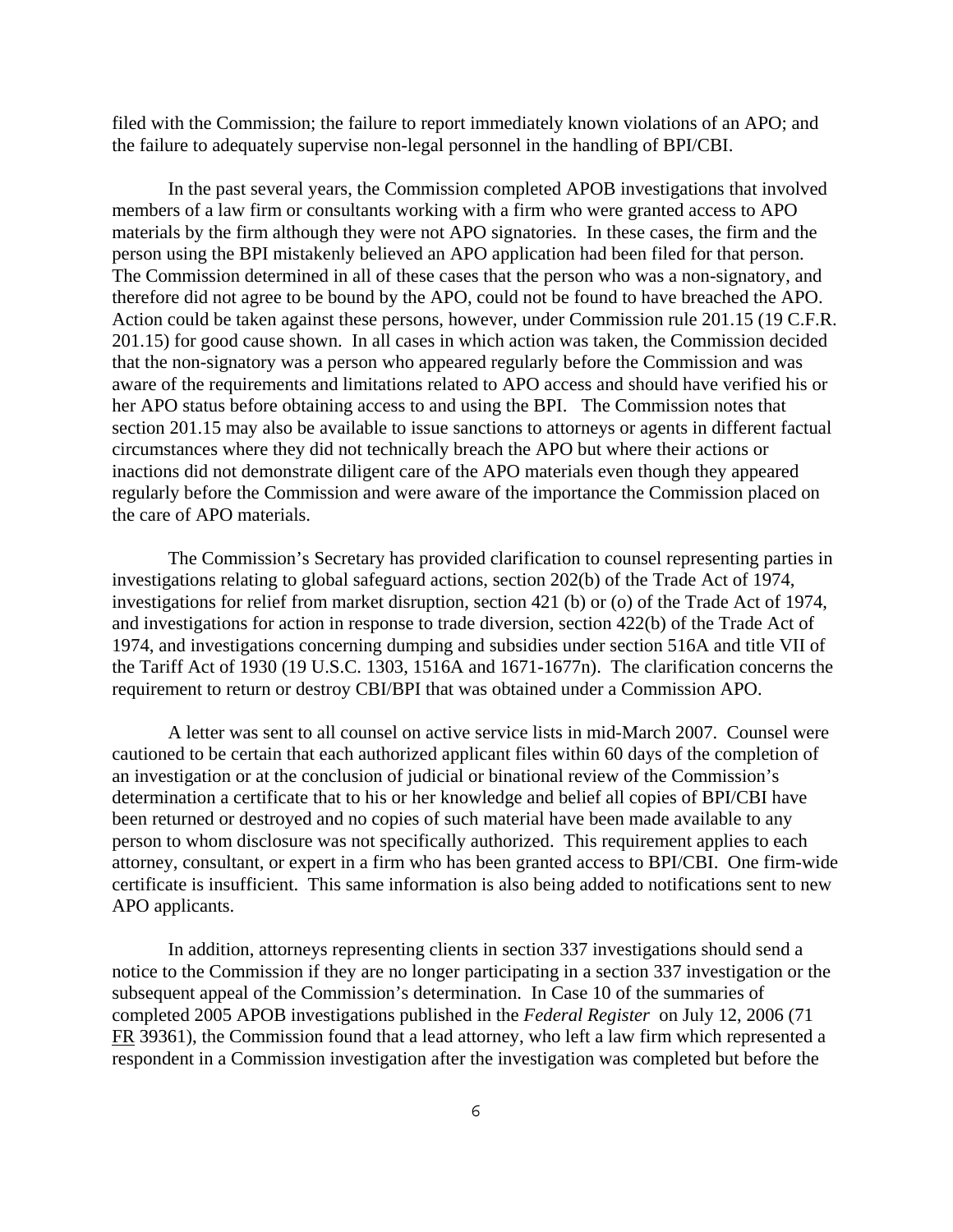appeal of the Commission's determination had ended, breached the APO by not informing the Commission of his departure and that he should no longer be a signatory to the APO. In addition, the Commission found that he had also breached the APO by failing to ensure that his former firm complied with the APO requirements for returning and destroying the confidential materials obtained under the APO. Thus, individual counsel in section 337 investigations should take care to inform the Commission of their departure from a position for which they are a signatory to a Commission APO and to inform the Commission about their disposition of CBI obtained under the APO that is in their possession or they could be held responsible for any failure of their former firm to return or destroy the CBI in an appropriate manner.

#### **III. Specific Investigations in Which Breaches Were Found**

The Commission presents the following case studies to educate users about the types of APO breaches found by the Commission. The studies provide the factual background, the actions taken by the Commission, and the factors considered by the Commission in determining the appropriate actions. The Commission has not included some of the specific facts in the descriptions of investigations where disclosure of such facts could reveal the identity of a particular breacher. Thus, in some cases, apparent inconsistencies in the facts set forth in this notice result from the Commission's inability to disclose particular facts more fully.

*Case 1*: The Commission determined that three attorneys and two legal assistants breached an APO by failing to redact unbracketed BPI in the public version of a posthearing brief and serving it on attorneys named on the public service list. The Commission also found that two of the attorneys responsible for this first breach, along with a fourth attorney, committed a second breach by using the BPI obtained under APO on behalf of one client in a submission to a World Trade Organization (WTO) dispute resolution panel on behalf of another client.

The Commission issued a private letter of reprimand to three of the attorneys for the first breach. In reaching its decision concerning those attorneys, the Commission considered the facts that (1) the breach was discovered by the Commission Secretary; (2) a long period of time, approximately eight months, elapsed between the filing of the brief and the discovery of the breach; (3) the firm could not provide a definitive response as to whether the brief containing BPI was read by non-signatories; and (4) while the lawyers responded quickly with regard to parties other than their clients, they delayed contacting their own clients until two days after notification of the breach. The Commission did note that mitigating circumstances existed because the breach was inadvertent, the attorneys had no prior APO breaches within the twoyear period normally considered by the Commission for sanctions purposes, the firm took immediate steps to correct the breach, and the firm strengthened its internal procedures to require that a third attorney review the public version of documents to ensure that all redactions have been implemented. The Commission issued a warning letter to the legal assistants finding that they were acting under the supervision of the attorneys at the time of the breach.

With respect to the second breach, the Commission considered the mitigating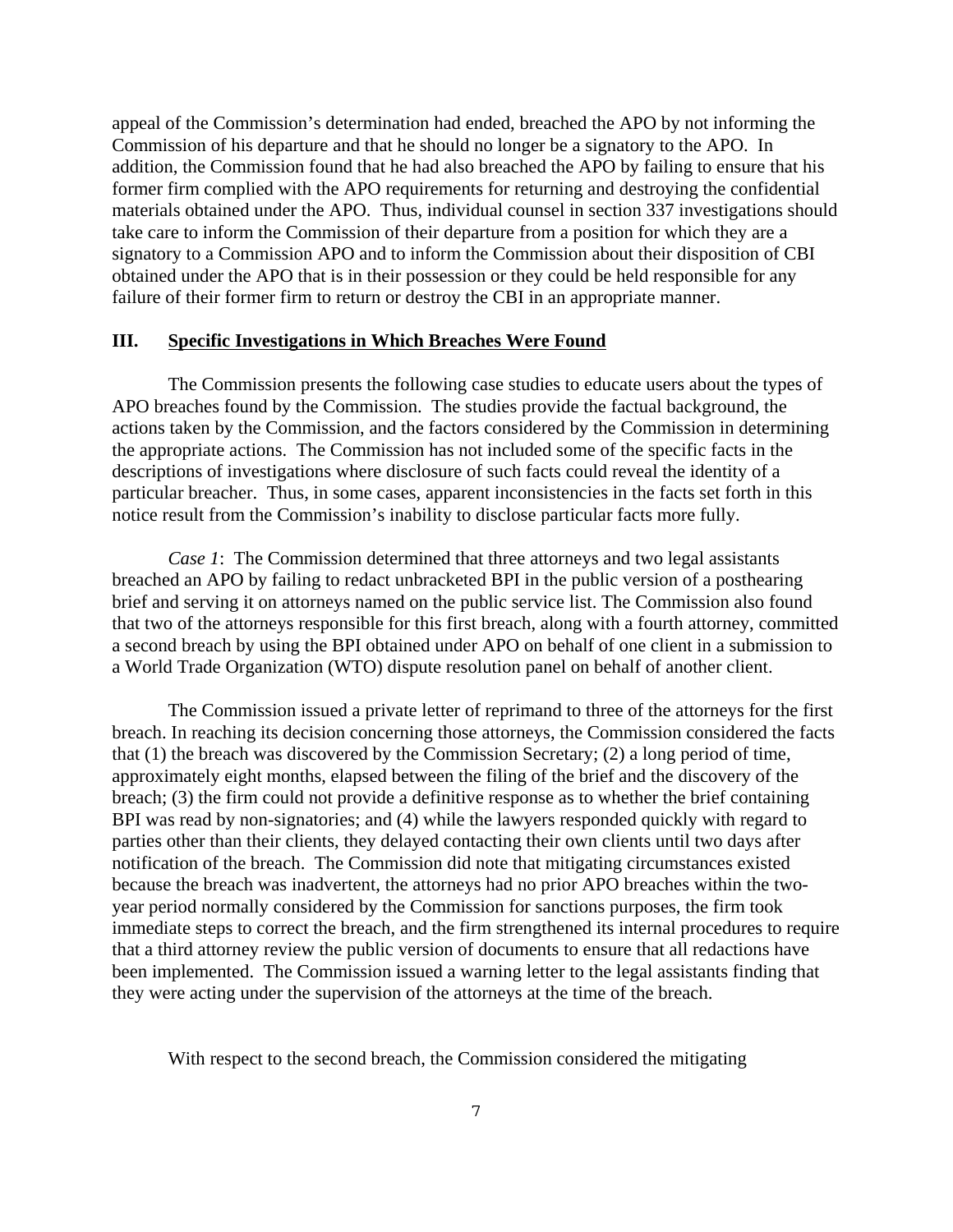circumstance that, although the submissions to the WTO dispute resolution panel contained statements that could not have been made without knowledge of the confidential record, no BPI was disclosed to unauthorized persons. As was stated above, two of the attorneys responsible for this second breach were issued private letters of reprimand which included the Commission's consideration of this second breach. The third attorney who was responsible for only the second breach was issued a warning letter. The Commission decided to issue a warning letter because, although the breach was not discovered by his firm, no BPI was disclosed to unauthorized persons, he had not breached an APO in the past two years, and the breach was unintentional.

*Case 2* The Commission determined that several attorneys and one paralegal breached an APO by failing to return or destroy certain materials at the conclusion of a Commission section 337 investigation. The Commission also found that one of the attorneys and the paralegal committed a second breach by permitting the disclosure of CBI subject to an APO to unauthorized persons at their firm.

Upon conclusion of this section 337 investigation, the parties to the investigation agreed that, notwithstanding the APO, they would retain an archival copy of certain documents produced by each other. However, documents not subject to that separate agreement and any CBI produced by third parties were to be returned or destroyed. The attorneys and the paralegal failed to return or destroy all of the materials containing CBI that were not covered by the agreement.

The Commission issued warning letters to ten attorneys for the first breach. These attorneys had no prior APO breaches within the two-year period normally considered by the Commission for sanctions purposes, and the breach was unintentional.

The Commission issued private letters of reprimand to the attorney and paralegal who had committed both the first and second breaches. In reaching its decision, the Commission considered the facts that (1) there were two breaches, (2) the CBI appeared to have been viewed by at least some unauthorized firm personnel before the CBI was discovered and secured, and (3) there was a significant delay in notifying the Commission of the second breach. The Commission did note that mitigating circumstances existed because both of the breaches appeared to have been inadvertent, neither the attorney nor the paralegal had committed breaches prior to the breaches in this instance, and the attorney was cooperative and took steps to protect the CBI and inform the Commission of the second breach.

The Commission also found that four other attorneys and two paralegals did not breach the APO. These individuals were not in a position to arrange for the return or destruction of the CBI at issue.

The Commission also considered whether there was a violation of 19 C.F.R. 210.34(d) by two attorneys for failing to report to the Commission immediately upon learning that CBI disclosed to them pursuant to the protective order was the subject of a discovery request. The Commission decided that there was no violation because the attorneys fulfilled their obligation by reporting to the Commission within four days of the discovery request.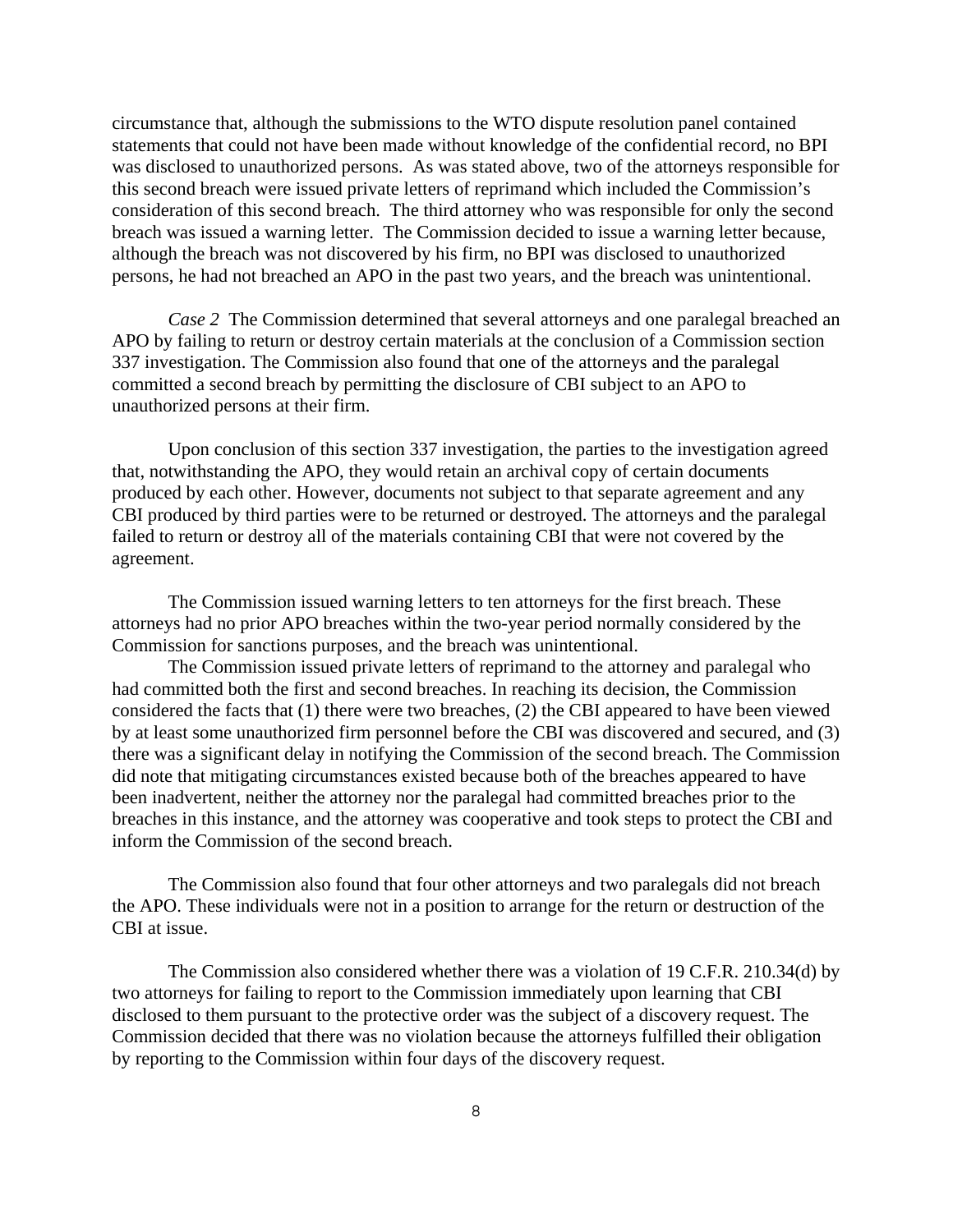*Case* 3: The Commission determined that three attorneys breached an APO by their failure to redact certain BPI in the public version of a prehearing brief. In the brief, the attorneys provided import data from multiple countries for the subject merchandise. The text indicated that data from one named importer was not included. On the next page the brief contained a chart with import data that included the previously excluded importer, although that fact was not stated.

The Commission found the lawyers' argument that the information in the chart did not contain BPI was unpersuasive. The amount in the chart was larger than what had been discussed on the previous page where the one importer's data was excluded. In addition, the data in the chart corresponded closely to BPI in the prehearing staff report. Although the lawyers had argued that the information was publicly available, the Commission noted that the submissions regarding this matter identified no public source for the information.

The Commission issued warning letters to the three attorneys for this breach. The Commission noted that mitigating circumstances existed because the breach was inadvertent, the attorneys had no prior APO breaches, they took immediate steps to correct the breach, they promptly reported the breach to the Commission's Secretary, and there was no evidence that any unauthorized individual viewed the BPI.

*Case 4*: The Commission found that a lead attorney breached an APO by forwarding an e-mail from the Commission with an attachment containing BPI to executives of a client who were not subject to the APO.

The attachment was a copy of the Commission's confidential staff report sent by a Commission staff member. Although the e-mail did not identify the attachment as containing BPI, the name of the attachment ended in "BPI," and, once opened, each of its pages were identified as confidential.

The attorney forwarded the e-mail to three executives at his client's firm without opening the attachment or realizing that it contained BPI. After forwarding the e-mail the attorney opened the attachment and immediately contacted the recipients and instructed them to delete the attachment without reading it. The attorney then informed the Commission of the breach.

In his affidavit the attorney indicated that all recipients deleted the attachment without opening it. The attorney also stated that in his experience Commission staff did not distribute BPI material by e-mail.

The Commission has consistently held that an APO breach occurs when a document containing BPI is distributed to unauthorized persons even if they do not view the BPI. Accordingly the Commission found that a breach occurred in this case. Further, the Commission found that a cursory inspection of the attachment would have indicated that it contained BPI, which suggests the attorney bore some responsibility for the breach.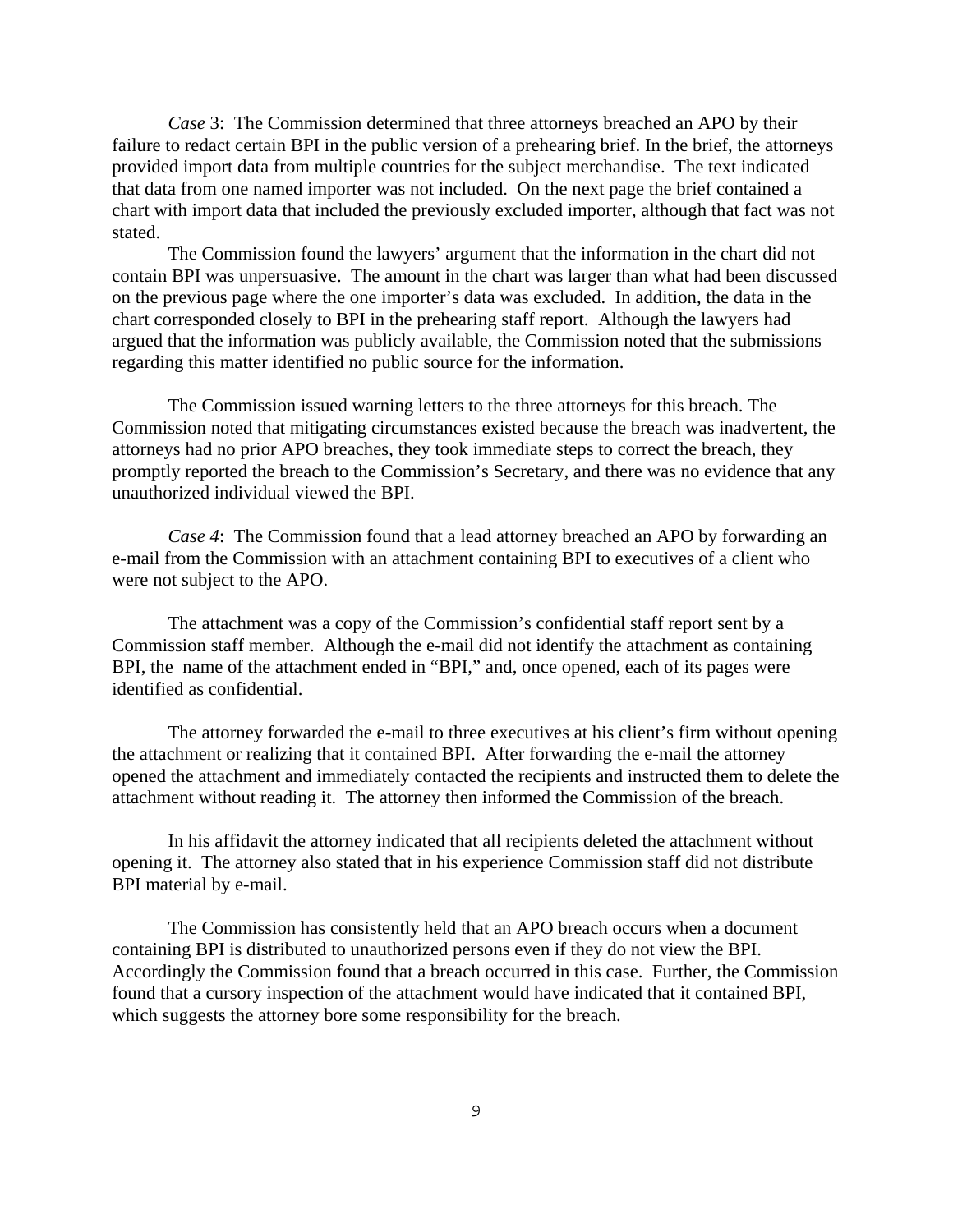The Commission issued a warning letter rather than a private letter of reprimand because the breach was unintentional, the attorney had not committed a breach within the most recent two-year period normally considered by the Commission for sanctions purposes, the attorney acted promptly to mitigate the breach by instructing the recipients of the e-mail to delete the attachment, and it appeared that BPI was not viewed by any unauthorized persons.

*Case 5*: The Commission found that an attorney breached the APO by sending an email with an attachment containing BPI to two employees of his client who were non-signatories to the APO.

The Commission issued a warning letter to the attorney because there were several mitigating circumstances and no aggravating circumstances. The breach was unintentional and the attorney discovered the breach promptly. The attorney immediately notified the client's employees not to read the attachment and to delete the email with its attachment. Thus, it appeared that neither of the client's employees viewed the attachment. In addition, this was the attorney's only breach in which he had been involved in the previous two years.

*Case 6*: The Commission found that an associate attorney breached an APO when he failed to redact BPI from the public version of a post-hearing brief. The Commission found that the lead attorney did not breach the APO because he did not participate in finalizing the brief and he reasonably relied on the associate attorney.

The Commission notified the associate attorney that the public version of his firm's brief contained BPI. The BPI was contained in an exhibit that escaped the firm's review procedure because of a last-minute change. Upon being notified of the breach, the associate attorney asked each party on a public service list to confirm that the BPI was either not received by any unauthorized party or was recalled from any unauthorized party and destroyed. According to his affidavit, the associate attorney believed that no unauthorized party received the BPI.

 Because BPI was made available to unauthorized parties, the Commission found that the associate attorney breached the APO. The Commission issued a warning letter rather than a private letter of reprimand to the associate attorney even though the Commission rather than the associate attorney's firm discovered the breach. The mitigating circumstances the Commission considered were that the breach was unintentional, the associate attorney acted immediately to cure the breach, no person involved in the investigation had committed previous violations of an APO, and the firm's submissions supported a finding that no unauthorized parties viewed the BPI.

*Case 7*: A law firm was involved in two breaches of an APO. Both breaches involved service on other law firms that were no longer on the confidential service lists. The Commission found that the first breach was the responsibility of a paralegal. She had been charged with preparing the confidential version of a document containing expert testimony for filing and service. Although it was office procedure to check the certificate of service against the Commission's website, she failed to do so. As a result of this error and her use of an outdated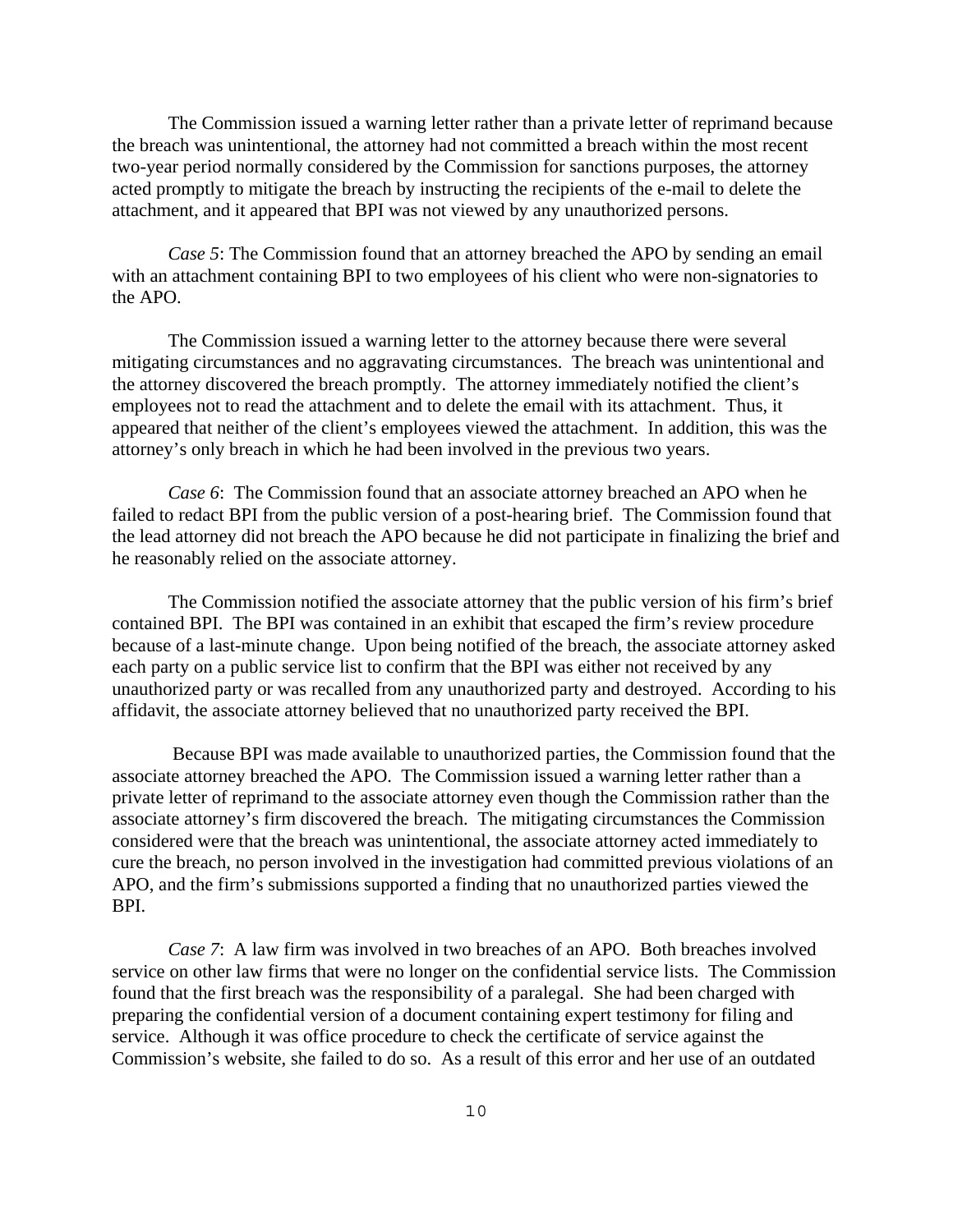service list, a law firm that was not entitled to receive BPI was served with the confidential version of the expert testimony. This first breach was not discovered until after discovery of the second breach.

The second breach occurred two weeks later when two attorneys, a partner who was the lead attorney and an associate, finalized the firm's posthearing brief for filing and service. They had been provided with the same outdated service list by the paralegal, who then left the office on a medical emergency; the two attorneys failed to check whether the certificate of service was current. As a result of the attorneys' use of the outdated service list, two firms that were not entitled to receive BPI were served with the confidential version of the posthearing brief.

The lead attorney discovered the second breach on the first business day after the filing of the posthearing brief and immediately contacted the non-signatory recipients of the posthearing brief. Both firms indicated that the packages had not been opened and returned them with the seals on the internal envelopes intact. The first breach was then discovered when one of the firms receiving the posthearing brief also returned the confidential expert testimony and informed the associate attorney that the document had been stored for safekeeping and never examined.

The Commission found the paralegal responsible for the first breach because she failed to check the certificate of service against the latest APO service list. She was issued a warning letter and was not sanctioned because she had not breached an APO within the previous two years, the breach was unintentional, no non-signatory read the BPI, prompt action was taken by the firm to remedy the breach, and the firm had taken measures to assure that this type of error would not occur in the future.

The Commission found the partner and the associate responsible for the second breach. The partner received a warning letter, and the associate a private letter of reprimand. The Commission considered the mitigating circumstances that the breach was unintentional, the unauthorized recipients did not read the BPI, the breach was discovered promptly and immediate action was taken to remedy the breach, and, solely with regard to the partner, he had not breached an APO within the previous two years. The associate received a private letter of reprimand because he had been found liable for a breach of another APO within the previous two years.

*Case 8*: The Commission found a lead attorney, an associate attorney, and a paralegal liable for the breach of an APO for failing to delete all of the bracketed information from the public version of a brief filed by their law firm.

The associate attorney instructed the paralegal to prepare an initial public version of the brief by running a computer macro on the electronic document and manually redacting nonelectronic portions. The associate attorney reviewed the brief and tabbed a number of bracketing revisions. A second attorney, not found liable for the breach, reviewed the tabbed revisions and suggested more changes. The associate attorney then told the paralegal to make the changes.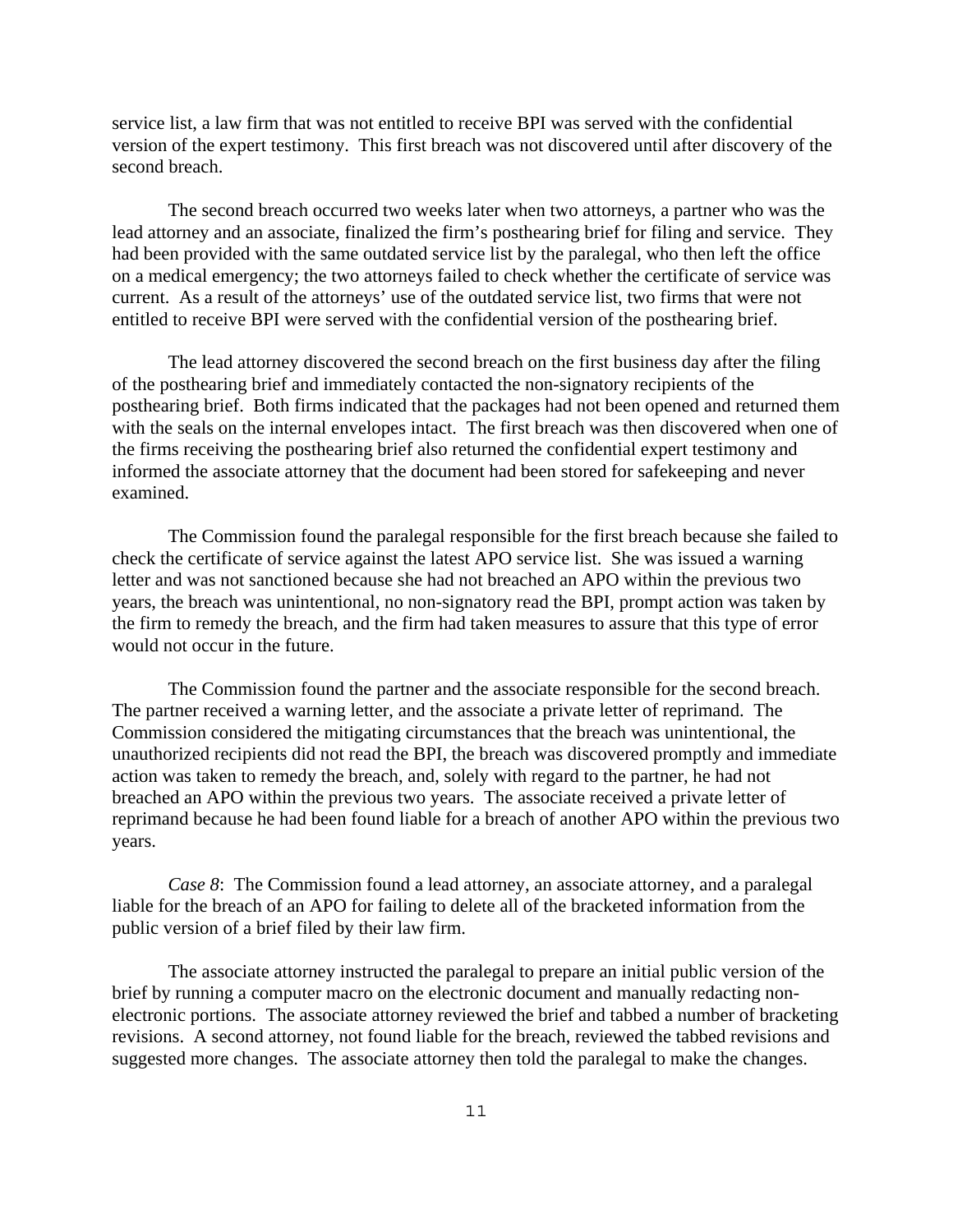However, the associate attorney later found a new issue regarding conformity of the BPI and public versions that required a new public version. Citing time constraints and a busy filing day, the associate attorney chose to perform the final check of the brief himself instead of following firm procedure of asking a third attorney to review the public version. The revised BPI and public versions were then filed with the Commission. Later the same day, the second attorney called the associate attorney at home to say that the paralegal, while preparing service copies of the brief, had found text in the public version that was bracketed but not deleted. The associate attorney contacted the paralegal and told her not to serve the public versions of the brief that night because it was late and he needed to review the correction. The next morning, the associate attorney telephoned the Secretary's Office to report the issue, and the paralegal arrived with replacement pages for the Commission copies. As the Commission copies had not been distributed, the paralegal was able to replace the pages and shred the incorrect pages. The paralegal then distributed the service copies to the parties.

The Commission found the paralegal responsible for the breach because the paralegal had the responsibility to run the computer macro on the brief to redact the bracketed information. However, the Commission determined that there were several mitigating factors because she discovered the breach herself, immediately reported the information to others in the firm, moved promptly to mitigate the effects of the breach, and had not been found to have violated the APO in the last two years; in addition, no unauthorized persons viewed the unredacted BPI. Consequently, the Commission decided to issue a warning letter to the paralegal.

The Commission found the lead attorney responsible for the breach because he had failed to provide adequate supervision over the associate attorney in this matter although he had reason to know that the associate attorney had previously breached the APO in a separate and unrelated proceeding. The Commission decided to issue a warning letter to the lead attorney because the breach was unintentional, no unauthorized persons actually saw the unredacted BPI, the breach was discovered promptly and remedied expeditiously, and this was the only breach in which the lead attorney had been involved in the past two years.

The Commission found the associate attorney responsible because he had final responsibility for reviewing the document and authorized the filing of the document. The Commission considered the mitigating factor that the attorney acted quickly to remedy the situation. Technically the attorney's decision to delay serving the public version on the parties violated the Commission's twenty-four hour rule, but the Commission determined that the violation of the rule did not lead to any prejudicial effect because hand delivering the brief the next day ensured the parties received the brief at the same time they would have received it via overnight mail. Because of the lack of prejudicial effect, the attorney's method of mitigating the breach was not determined to be an aggravating factor.

The associate's prior breach, however, was found to be an aggravating circumstance. Although the breach occurred more than two years previously, the Commission issued a sanction for the prior breach within the two year period. An additional aggravating factor was that the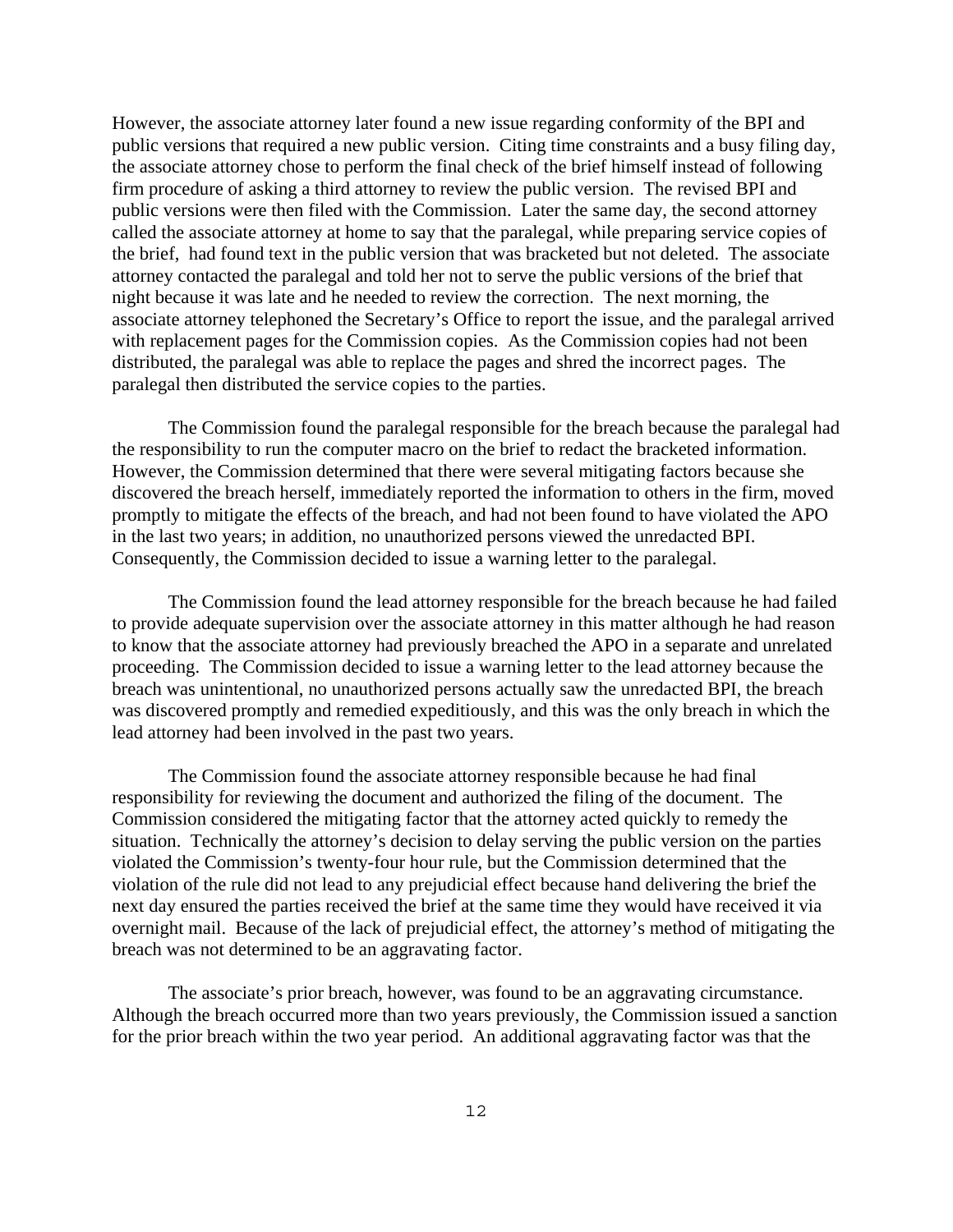internal firm procedure that the associate attorney overrode, by not having a third attorney review the brief, was the procedure established in response to the attorney's first breach.

Because the attorney had already received a private letter of reprimand for the first breach, the Commission in this case issued a private letter of reprimand containing an additional condition. The associate attorney was prohibited from being the final decision-maker at his law firm on any APO issues for a period of twelve months. For example, he cannot be the final decision-maker at his firm as to whether certain information is BPI, and he cannot be the final person to review the public version of a document before it is filed with the Commission or served on the relevant parties.

*Case* 9: A law firm filed a public version of its final comments that contained unbracketed BPI. The Commission found that the two associate attorneys who were responsible for preparing the public version of the comments breached the APO.

Shortly after the law firm submitted the public version to the Commission, counsel for one of the companies involved in the investigation contacted the law firm to request the bracketing of additional information in the law firm's final comments. One of the attorneys of the filing firm promptly notified the Commission Secretary's office, stopped service of the first public version of the final comments on the parties, and ensured that the Secretary did not place the first public version on the record. When the law firm submitted a revised public version of its final comments, counsel for the same company again contacted the law firm to request the bracketing of more information. That same day, the law firm prepared a second revised public version of the final comments, filed that version with the Commission, and served it on the parties. The law firm also contacted the parties who received the first revised version. One of the parties confirmed that the first revised version was destroyed unopened, while the other parties confirmed only destruction.

The law firm argued that the information in question was not BPI because the type of information in question was general and normally not treated as BPI. However, the Commission found that the information was BPI and that it had been consistently bracketed by the Commission and other parties to protect the confidential information contained in the staff report and other briefs. The associate attorneys requested that the Commission reconsider its finding that a breach occurred on the basis that the information at issue was not BPI. The Commission denied their request because they did not provide any new arguments or evidence in support of a change in the finding about whether the information was BPI.

The Commission determined that the lead attorney for the law firm was not responsible for the breach because his reliance on the associates for preparing the public version of his firm's final comments was reasonable. The two associates had substantial experience preparing public versions of briefs and, at the time of his delegation to them, had no record of violating another APO within the previous two years.

One of the associate attorneys received a warning letter for his breach. The Commission considered the mitigating circumstances that the breach was inadvertent and that the attorneys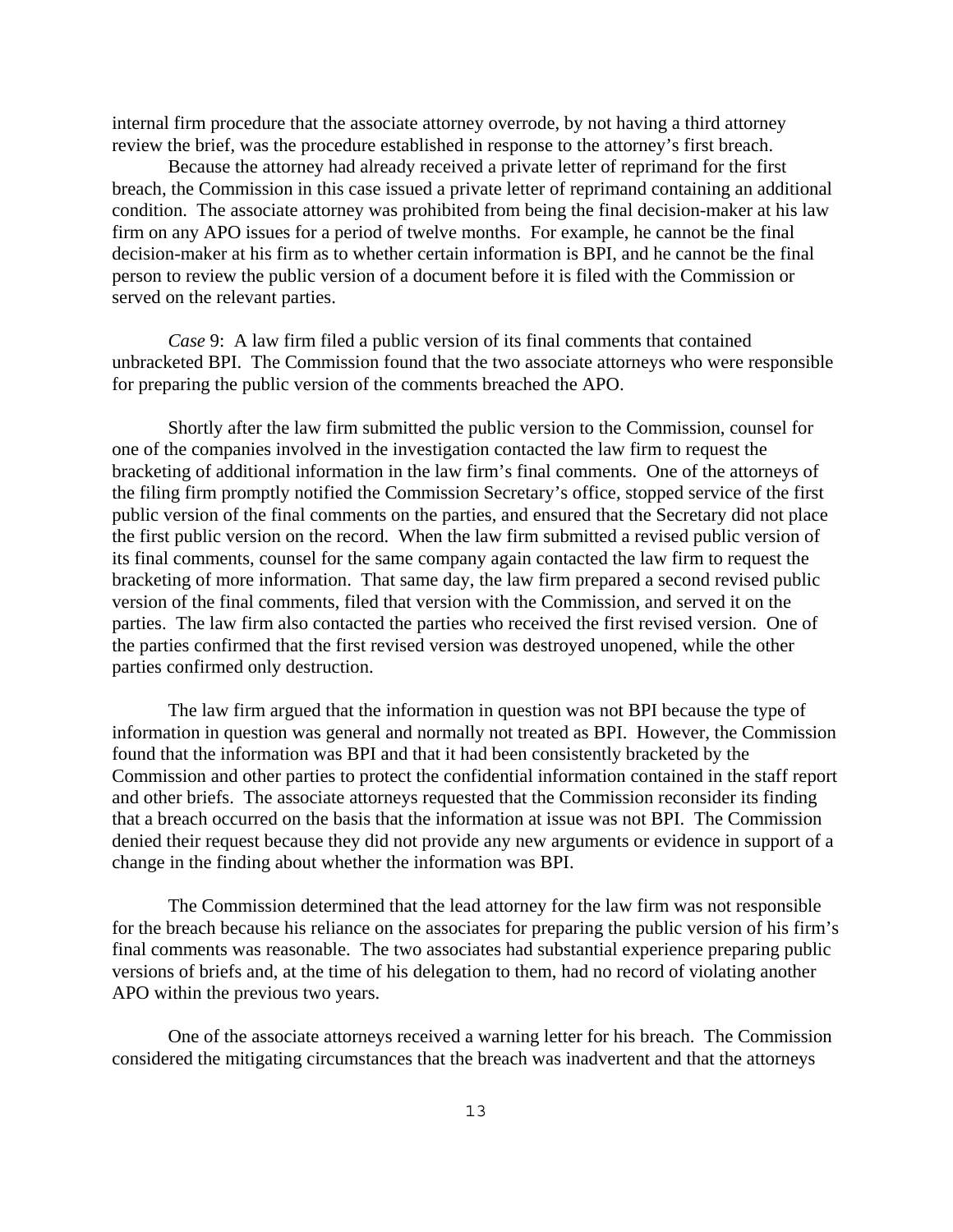took immediate steps to notify the Commission, retrieve the offending documents, and prepare corrected copies of the final comments. The attorney receiving the warning letter had committed no APO breaches in the previous two years. Although there was an aggravating circumstance - the likelihood that unauthorized persons had viewed the BPI -- the Commission chose not to sanction the attorney in light of the mitigating circumstance that the nature of the BPI and the attorney's contact with the submitter of the information may have left him uncertain as to the status of the information. The Commission did advise the attorney, however, that, in the future, he should consult with Commission staff if he is uncertain about whether particular information is BPI.

The second associate attorney received a private letter of reprimand for his breach. The Commission considered all of the same mitigating circumstances for this attorney except with respect to prior breaches. After the Commission determined that the attorney had breached the APO in this investigation, he was found to have breached the APO in another investigation that occurred prior to the breach in this investigation. Therefore, the Commission found an additional aggravating circumstance that warranted a private letter of reprimand.

*Case 10*: The Commission found that a lead attorney and her legal secretary breached the APO by serving the confidential version of the final comments prepared by their firm on a law firm that had been removed from the APO service list.

The attorney's legal secretary used an outdated version of the APO service list to serve the final comments. The law firm's APO procedures required the legal secretary to consult the updated APO service list maintained on the ITC website, but the legal secretary neglected to follow this procedure. Although the attorney reviewed the submission, she did not notice the mistake because the service list was the same as previous service lists. The attorney noticed the mistake when she reviewed the service lists of the other parties. She immediately telephoned the firm that mistakenly received the final comments to ask that they return or destroy the brief, then followed up to confirm that the firm had destroyed the brief before any unauthorized person reviewed it.

The Commission determined that both the lead attorney and her legal secretary violated the terms of the APO because disclosure of BPI to unauthorized persons, regardless of whether those persons viewed the BPI, constitutes an APO breach. However, the Commission determined not to initiate the second phase of the APO breach investigation because of a variety of mitigating circumstances that made issuing a warning letter the most appropriate response to the breach. These mitigating circumstances included the attorney's prompt remedial action, her curing of the breach before unauthorized persons viewed the BPI, and her prompt report of the incident to the Commission. Furthermore, the attorney's breach was unintentional and was her first breach within the past two years. Finally, the firm adopted a new procedure where the lead attorney personally checks the service list against the most current service list on the Commission's website to ensure that a similar breach does not occur in the future.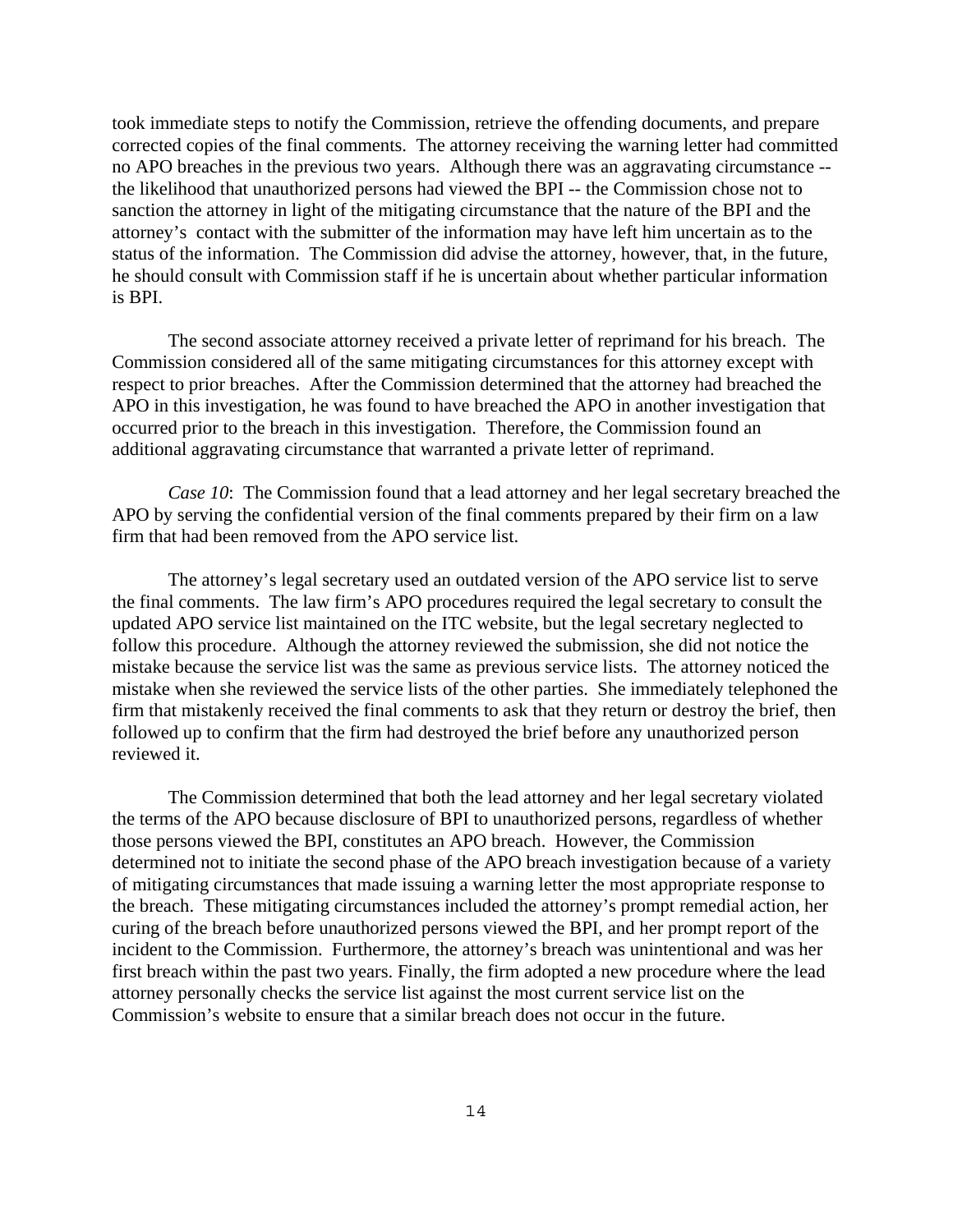There were three investigations in which no breach was found:

*Case 1*: The Commission determined that two attorneys and an economic consultant did not breach the APO when, in their final comments, they failed to bracket certain information that had been identified by the Office of the Secretary as BPI. The Commission also found that the same individuals did not breach the APO when they failed to redact certain information contained in brackets in the public version of the final comments filed with the Commission.

The Commission found that the two sets of information in question were publicly available and the failure to bracket and to redact did not constitute breaches. The information that was contained in brackets but was not redacted in the public version of the final comments was information that was derived from a subscription service report that was maintained as confidential in the Commission's staff report. In this case, however, prior to the issuance of the staff report, the law firm in question and another party had filed the same subscription service report with the Commission. Thus, the information was publicly available and independently available to the law firm in question, and the information that was not bracketed in the confidential version of the final comments was made publicly available in the Commission's final staff report.

*Case 2*: The Commission determined that three attorneys did not breach the APO because unbracketed information in a prehearing brief, identified by Commission staff as confidential, was not BPI.

The information in the prehearing brief that initially appeared to be BPI were two unbracketed unit values. The unbracketed information provided percentage changes in average unit values as opposed to actual unit values, which were not disclosed. The Commission determined that disclosure of the unbracketed numbers did not reveal the BPI of any specific company. The bracketed average unit values were calculated using the BPI for more than three companies, and the identity of specific respondents was not disclosed publicly. Furthermore, it was unclear precisely what data were used to calculate the unit values. Therefore, it was impossible to back out the actual numbers or information of any individual company.

*Case 3*: The Commission determined that attorneys did not breach the APO by inadvertently serving a confidential version of a motion on counsel for a law firm not included in the APO.

Although the motion was designated "Confidential," the motion did not contain CBI. The purportedly confidential material in the motion consisted of a series of quotes from the confidential version of the Commission opinion. At the time of the motion's filing, no public version of the opinion was available, which led attorneys at the firm in question to designate the motion as "Confidential" out of an abundance of caution. However, a review of the confidential and public versions of the Commission opinion revealed that although the confidential version of the opinion did contain CBI, the material quoted in the motion did not include confidential